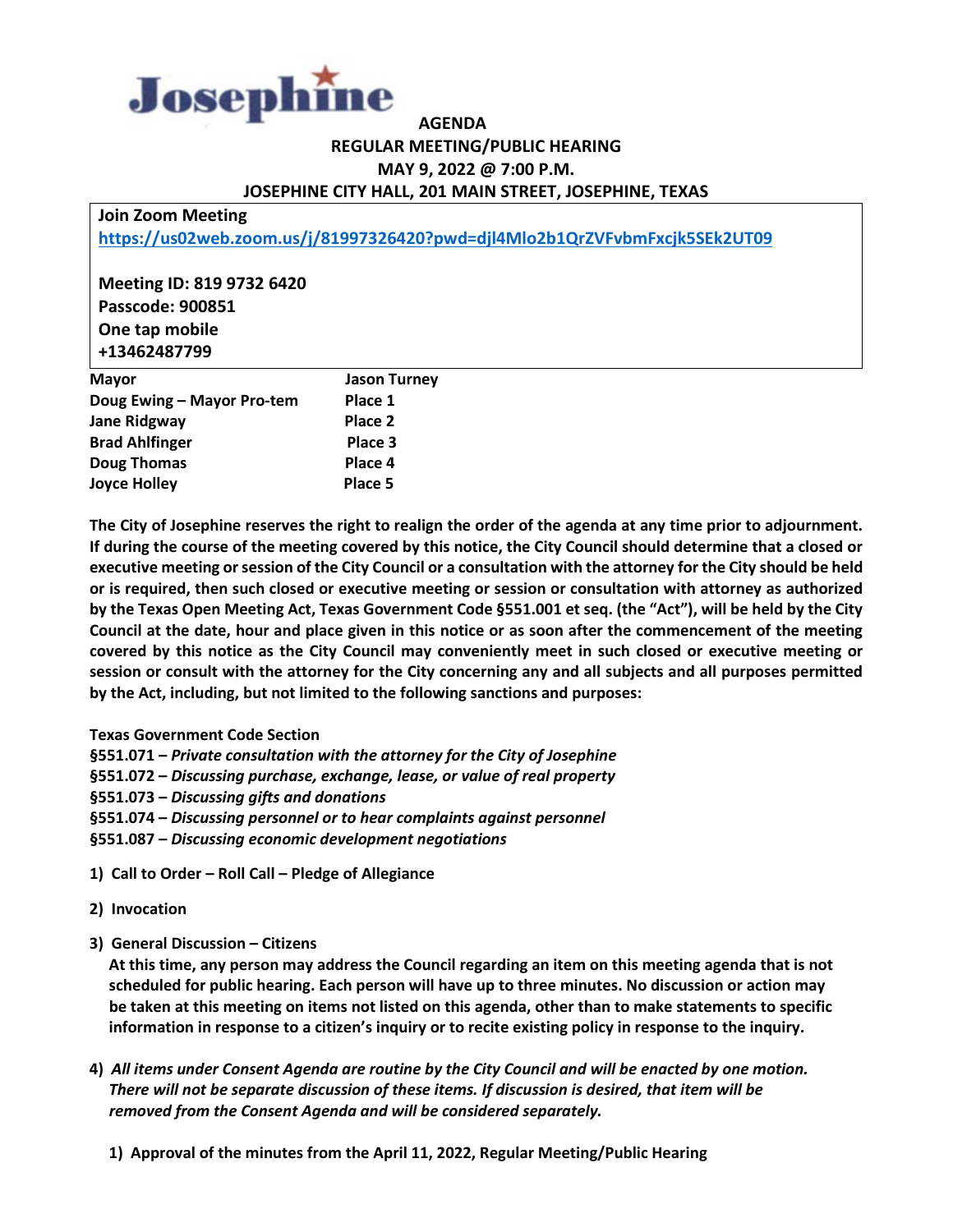- **5) Receive Department Reports Water and Street Department Fire Department Police Department Engineering Animal Control Code Enforcement**
- **6) New Business**
	- **A. Open Public Hearing – 2.262 Acres located between 704 East Street and 804 East Street Tract 1 – 1.760 acres and Tract 2 – 0.502 acres.**
		- **1. Receive public comments regarding a change in zoning for 1.760 acres and 0.502 acres from C-2 (Commercial District – General) to LR (Local Retail) for a total of 2.262 acres.**
		- **2. Close Public Hearing**
		- **3. Discuss, consider, and act on adoption of Ordinance No. 2022-05-09 amending the Comprehensive Zoning Map of the City of Josephine to grant a change in zoning for 1.760 acres and 0.502 acres from C-2 (Commercial District-General) to LR (Local Retail) for a total of 2.262 acres.**
	- **B. Open Public Hearing – 21,000 Sq. Feet (0.482 acres) located directly behind 502 Yeatts fronting Cook Street (FM 6).**
		- **1. Receive public comments regarding a change in zoning for 21,000 Sq. Feet (0.482 acres) from SF-1 (Single Family Residential) to LR (Local Retail).**
		- **2. Close Public Hearing**
		- **3. Discuss, consider, and act on adoption of Ordinance No. 2022-05-09-A amending the Comprehensive Zoning Map of the City of Josephine to grant a change in zoning for 21,000 Sq. Feet (0.482 acres) from SF-1 (Single Family Residential) to LR (Local Retail).**
	- **C. Open Public Hearing – 30.43 Acres located on the South side of W. Hubbard Rd. and County Road 642.**
		- **1. Receive public comments regarding a change in zoning for 30.43 acres from A – Agricultural District to SF-1 (Single Family Residential).**
		- **2. Close Public Hearing**
		- **3. Discuss, consider, and act on adoption of Ordinance No. 2022-05-09-B amending the Comprehensive Zoning Map of the City of Josephine to grant a change in zoning for 30.43 acres from A – Agricultural District to SF-1 (Single Family Residential.**
	- **D. Presentation/demonstration by John Hardin from Tyler Technologies regarding various software applications for City Hall.**

 **Discussion and action regarding consideration of a three-year Agreement with Tyler Technologies for a software bundle and historical data conversion to include Municipal Court, Utility Billing, Financial Management, Asset Management and Purchasing Module, Meeting Manager, and related applications in the amount of \$141,610 and applicable recurring annual maintenance fees in the amount of \$45,542.**

 **Company Brochures Quote Financial Analysis**